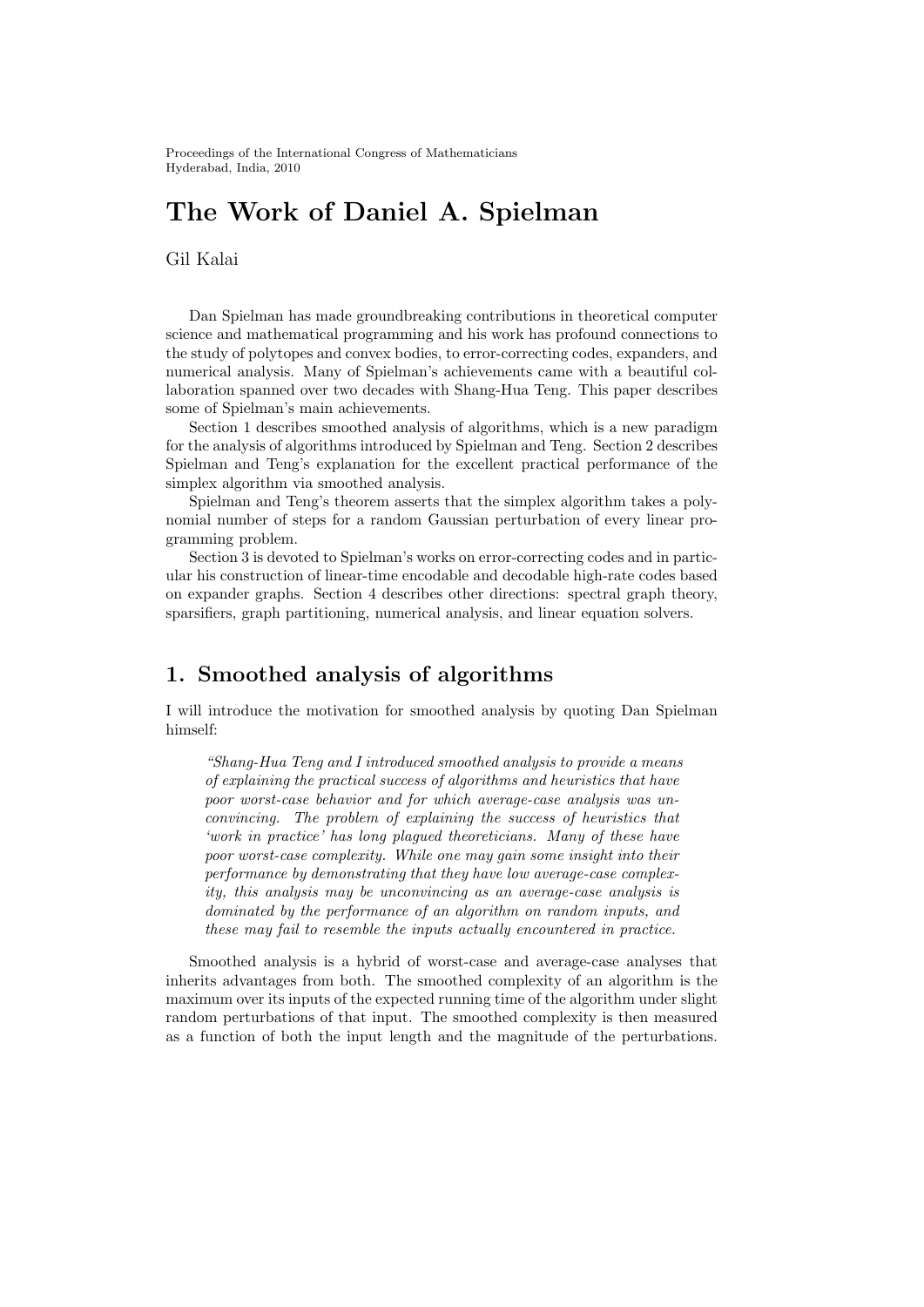If an algorithm has low smoothed complexity, then it should perform well on most inputs in every neighborhood of inputs. Smoothed analysis makes sense for algorithms whose inputs are subject to slight amounts of noise in their low-order digits, which is typically the case if they are derived from measurements of realworld phenomena.

The most important example of an algorithm with poor worst-case complexity and excellent practical behavior is the simplex algorithm for linear programming. We will discuss linear programming in the next section. Following Spielman and Teng, the smoothed complexity of quite a few other algorithms, of geometric, combinatorial, and numeric nature, were studied by various authors, see [48] for a survey. Some highlights are:  $k$ -means and clustering [5]; integer programming [7]; superstring approximation [30]; Smoothed formulas and graphs [26].

### 2. Why is the simplex algorithm so good?

2.1. Linear programming and the simplex algorithm. In 1950 George Dantzig (see [10]) introduced the *simplex algorithm* for solving linear programming problems. Linear programming and the simplex algorithm are among the most celebrated applications of mathematics. See [37, 53].

A linear programming problem is the problem of finding the maximum of a linear functional (called a linear objective function) on d variables subject to a system of n inequalities. The set of solutions to the inequalities is called the feasible polyhedron and the simplex algorithm consists of reaching the optimum by moving from one vertex to a neighboring vertex of the feasible polyhedron. The precise rule for this move is called the pivot rule. What we just described is sometimes called the second phase of the algorithm, and there is a first phase where some vertex of the feasible polyhedron is reached.

Understanding the complexity of linear programming and of the simplex algorithm is a major problem in mathematical programming and in theoretical computer science.

Early thoughts. The performance of the simplex algorithm is extremely good in practice. In the early days of linear programming it was believed that the common pivot rules reach the optimum in a number of steps that is polynomial or perhaps even close to linear in  $d$  and  $n$ . As we will see shortly, this belief turned out to be false.

A related conjecture by Hirsch asserts that for d-polytopes (bounded polyhedra) defined by n inequalities in d variables there is always a path of length at most  $n-d$  between every two vertices. The Hirsch conjecture was recently disproved by Francisco Santos [36]. The known upper bound for diameter of graphs of polytopes is quasi-polynomial in  $d$  and  $n$  [22]. (Of course, an upper bounds for the diameter of the graph of the feasible polyhedron does not guarantee a similar bound for the number of pivots for an effective simplex type algorithm.)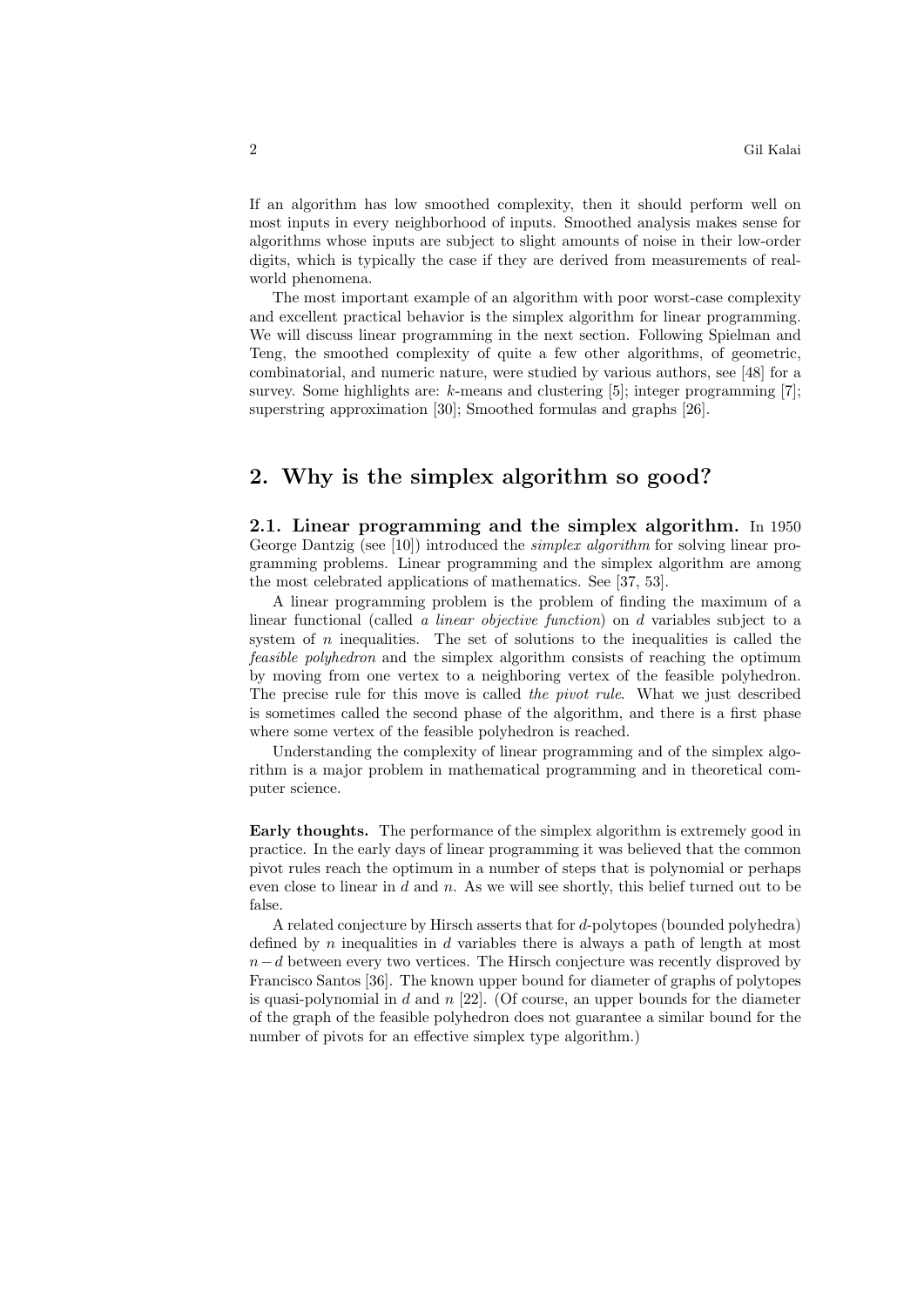The Klee-Minty example and worst-case behavior. Klee and Minty [24] found that one of the most common variants of the simplex algorithm is exponential in the worst case. In fact, the number of steps was quite close to the total number of vertices of the feasible polyhedron. Similar results for other pivot rules were subsequently found by several authors. No efficient pivot rules for linear programming is known which requires a polynomial number of pivots or even a sub-exponential number of pivot steps for every LP problem problem. There are randomized algorithms which requires in expectation a sub-exponential number of steps  $\exp(K\sqrt{\log nd})$  [19, 34]. Even for randomized algorithms a polynomial number of steps is a distant goal.

 $LP \in P$ , the ellipsoid method and interior points methods. What can explain the excellent practical performance? In 1979 Khachian [18] proved that  $LP \in P$ ; namely, there is a polynomial time algorithm for linear programming. This had been a major open problem since the complexity classes P and NP were described in the late sixties, and the solution led to the discovery of polynomial algorithms for many other optimization problems [15]. Khachian's proof was based on Nemirovski and Shor's ellipsoid method, which is not practical. For a few years there was a feeling that there is a genuine tradeoff between being good in theory and being good in practice. This feeling was shattered with Karmarkar's 1984 interior point method [20] and subsequent theoretical and practical discoveries.

Average case complexity. We come now to developments that are most closely related to Spielman and Teng's work. Borgwardt [8] and Smale [38] pioneered the study of average case complexity for linear programming. It turns out that a certain pivot rule first introduced by Gass and Saaty called the shadow boundary rule is most amenable to average-case study. Borgwardt was able to show polynomial average-case behavior for a certain model that exhibits rotational symmetry. In the mid-80s, three groups of researchers  $[1, 2, 52]$  were able to prove *quadratic* upper bound for the simplex algorithm for very general random models that exhibit certain sign invariance.

2.2. Smoothed analysis of the simplex algorithm. We start with a linear programming (LP) problem:

 $\max \langle c, x \rangle$ ,  $x \in \mathbb{R}^d$ 

subject to  $Ax \leq b$ 

Here, **A** is an *n* by d matrix, **b** is a column vector of length *n*, and **c** is a column vector of length d.

Spielman and Teng considered a Gaussian perturbation of the matrix A where a Gaussian random variable with variance  $\sigma$  is added independently to each entry of the matrix A.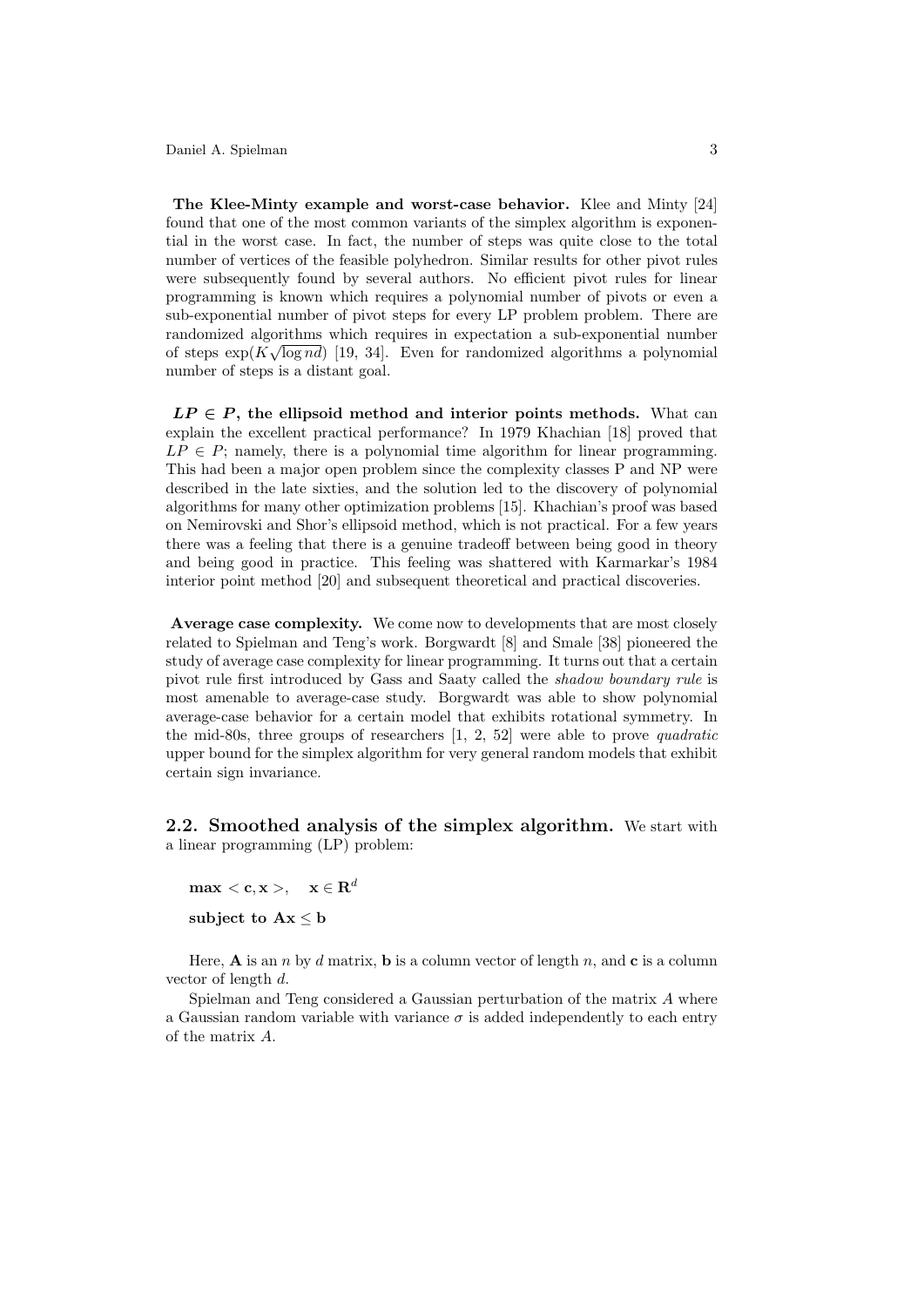Theorem 2.1 (Spielman and Teng [43]). For the shadow-boundary pivot rule, the average number of pivot steps required for a random Gaussian perturbation of variance  $\sigma$  of an arbitrary LP problem is polynomial in d, n, and  $\sigma^{-1}$ .

Spielman and Teng's proof [43] is truly a tour de force. It relies on a very delicate analysis of random perturbations of convex polytopes.

Let me mention two ingredients of the proof: The shadow-boundary method can be described geometrically as follows. Consider an orthogonal projection of the feasible polytope to two dimensions such that the starting vertex and the optimal vertex are mapped to vertices of the projection. The walk performed by the algorithm (in phase I) is a pre-image of walking along the boundary in the projection. An important step in the proof is to show that the number of vertices<sup>1</sup> in the projection is only polynomial in d, n, and  $\sigma^{-1}$ .

A crucial part of the proof is explaining what a random perturbed polytope looks like. In particular, it is required to prove that the angles at vertices of these polytopes are not "flat." Every vertex corresponds to a solution of d linear equations in  $d$  variables and the angle at the vertex is described by a certain algebraic parameter of the linear system called the condition number.

The study of condition numbers of random matrices is crucial to Spielman and Teng's original results as well as to many subsequent developments.

#### 2.3. Further developments.

Smoothed analysis of interior point methods. For interior point methods there is also an unexplained exponential gap between the practical and proven number of iterations. Renegar [35] proved an upper bound of  $O(\sqrt{n}L)$  for the number of iterations required for an interior point method to reach the optimum. Here,  $L$  is the number of bits in the binary description of the problem. His analysis strongly relies on the notion of condition number we men tioned above. (In fact, Renegar's result gives the upper bound  $O(\sqrt{n}R)$  where R is the logarithm of the condition number.) Practical experience tells us that in real-life problems the number of iterations is logarithmic in n. Can smoothed analysis explain this as well?

Dunagan, Spielman, and Teng  $[11]$  proved that the expectation of R, the log of the condition number of any appropriately scaled linear program subject to a Gaussian perturbation of variance  $\sigma^2$  is at most  $O(\log nd/\sigma)$  with high probability. This may offer some explanation for the fast convergence practically observed by various interior point methods.

Improvements, extensions, and simplifications. Spielman and Teng themselves, Vershynin [55], Tao and Vu [51], and others over the years have introduced significant improvements to the polynomials estimates, simplifications of various

 $1$ <sup>1</sup>The whole difficulty of linear programming consists in on the fact that the number of vertices of the feasible polytope can be exponential in  $d$ .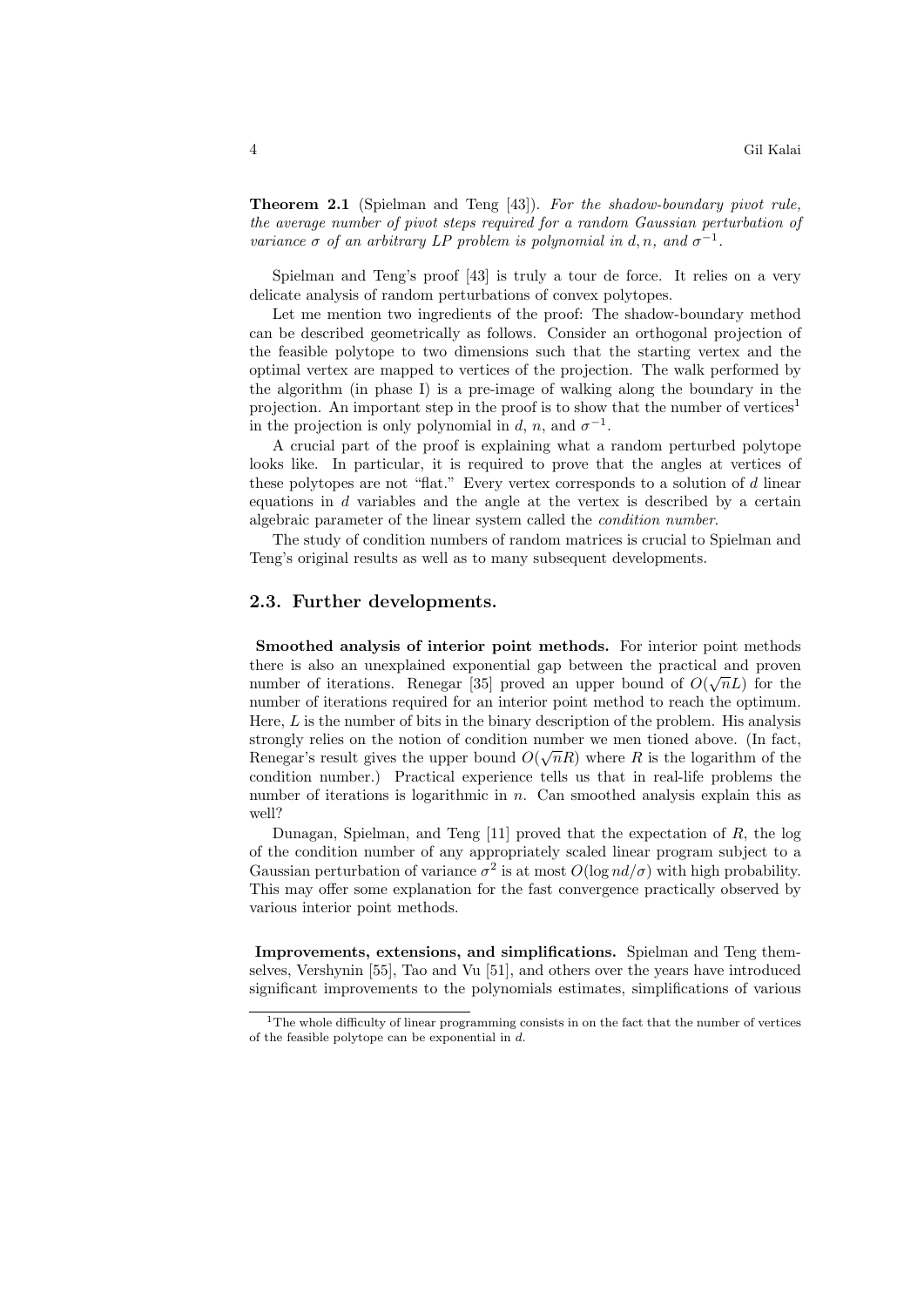parts of the original proof, and extensions, to more general classes of perturbations. The best-known bound for the polynomial in the theorem that was proved by Vershynin is  $\max(d^5 \log^2 n, d^9 \log^4 d, d^3 \sigma^{-4}).$ 

The framework of smoothed analysis can be rendered more and more convincing by restricting the families of perturbations to more closely model the noise one would actually expect in a particular problem domain. Tao and Vu [51] were able to replace the Gaussian noise by various more general and arguably more realistic types of noise.

Towards a strongly polynomial algorithm for linear programming. One of the outstanding open problems in computational complexity is that of finding a "strongly polynomial algorithm for linear programming" [32, 39]. This roughly means an algorithm that requires a polynomial number of arithmetic operations in terms of d and n which do not depend on  $L$ , the number of bits required to present the inequalities. The number of arithmetic operations required by the simplex algorithm depends exponentially on  $d$  but does not depend on  $L$ . One can hope that a strongly polynomial algorithm for linear programming will be achieved by some clever pivot rule for the simplex algorithm. The most significant result in this direction is by Tardos [50] and takes an entirely different route. She proved that the polynomial algorithms that are in general not strongly polynomial are strongly polynomial for a large family of linear programming problems that arise in combinatorial optimization.

Based on the smoothed analysis ideas, Kelner and Spielman [23] found a randomized polynomial-time simplex algorithm for linear programming. Finding such an algorithm was a goal for a long time and the result may be a step towards a strongly polynomial simplex algorithm.

# 3. Linear-time decodable and encodable high rate codes

#### 3.1. Codes and expanders.

Codes. The construction of error-correcting codes [54] is also among the most celebrated applications of mathematics. Error-correcting codes are eminent in today's technology from satellite communications to computer memories.

A binary code C is simply a set of 0-1 vectors of length  $n$ . The minimal distance  $d(C)$  is the minimal Hamming distance between two elements  $x, y \in C$ . The same definition extends when the set  $\{0, 1\}$  is replaced by a larger alphabet Σ. When the minimal distance is d the code C is capable of correcting  $\lfloor d/2 \rfloor$  arbitrary errors. The rate of a code C of vectors of length n is defined as  $R(C) = \log |C|/n$ . Codes have important theoretical aspects. The classical geometric problem of densest sphere packing is closely related to the problem of finding error-correcting codes. So is the classical question of constructing "block design," which arose in recreational mathematics and later resurfaced in the design of statistical tests.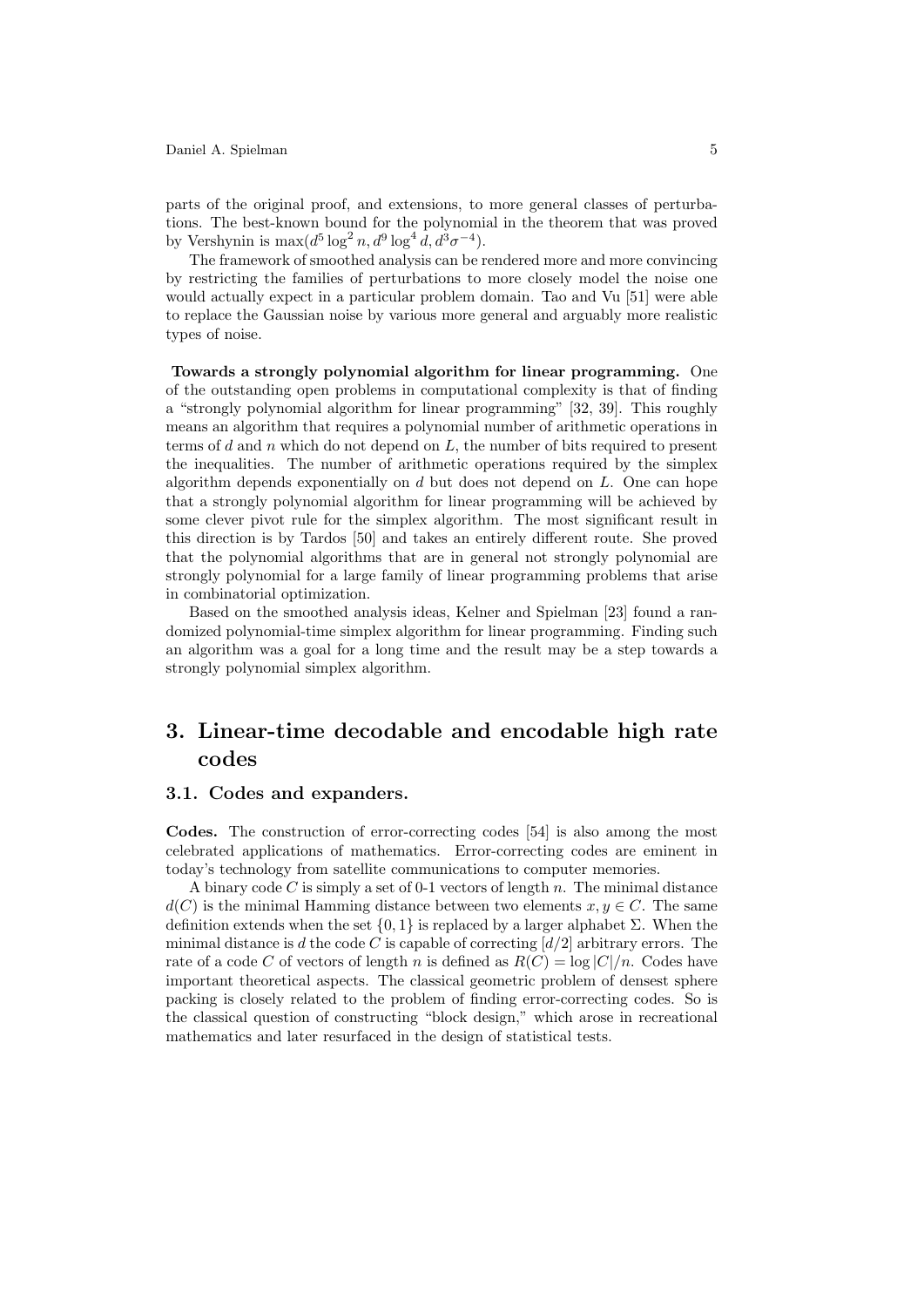Error-correcting codes have important applications in theoretical computer science, which have enriched both areas. Codes are crucial in the area of "Hardness of approximations and PCP," and quantum analogs of error correcting codes are expected to be crucial in the engineering and building of quantum computers.

Expanders. Expanders are special types of graphs. Roughly speaking, a graph with *n* vertices is an expander if every set A of vertices  $|A| \leq n/2$  has at least  $\epsilon n$  neighbors outside A. While the initial motivation came from coding theory, expanders quickly found many applications and connections in mathematics and theoretical computer science. See [13] for a comprehensible survey. Pinsker gave a simple probabilistic proof of expander graphs with bounded degree. The first explicit construction was given by Margulis [31]. There are important connections between the expansion properties, spectral properties of graphs-Laplacian [4, 3], and random walks [16]. Number theory enables the construction of a remarkable optimal class of expanders called "Ramanujan graphs" [28].

3.2. From expanders to codes. An important class of codes are those of minimal distance  $\alpha n$  errors  $\alpha < 1/2$ . Finding the largest rate of these codes is a famous open problem. Probabilistic constructions due to Gilbert and Varshamov give the highest known rates for binary codes with minimal-distance  $\alpha n$ . The first explicit construction for codes with positive rate that correct a positive fraction of errors (for large  $n$ ) was achieved by Justesen [17] and was one of the major discoveries of coding theory in the seventies.<sup>2</sup> A major open problem was to find such codes which admit a linear time algorithm for decoding and for encoding.

In the early sixties Gallager [14] described a method to move from graphs to codes. Michael Sipser and Spielman [49] were able to show that codes that are based on expander graphs (thus called expander codes) have positive rate, correct a positive fraction of errors, and have a simple decoding algorithm. A remarkable subsequent result by Spielman is

**Theorem 3.1** (Spielman 1995, [40]). There is a construction of positive rate linear codes which correct a positive fraction of errors and which admit a linear time algorithm for decoding and for encoding.

Spielman's full result is quite difficult and requires a substantial extension of Gallager's original construction which is similar to the construction of "superconcentrators" from expanders. Let me explain how Sipser and Spielman were able to construct high-rate codes via expanders.

Start with an expander bipartite graph G with two unbalanced sides A and B. Suppose that vertices in A have degree c and vertices in B have degree d and that  $d > c$ . (Thus,  $|A|d = |B|c$ ; put  $|A| = n$ .) The code C will consist of all 0,1 vectors indexed by vertices in  $A$  such that for every vertex  $b$  of  $B$  the coordinates indexed by the neighbors of  $b$  sum up to zero. This gives us a linear code (namely, C is a linear subspace of  $\{0,1\}^{|A|}$  of dimension  $|A| - |B|$ . The minimum distance

<sup>&</sup>lt;sup>2</sup>Later, constructions based on algebraic geometry were found which give, for large alphabets, even higher rates than the Gilbert-Varshamov bound.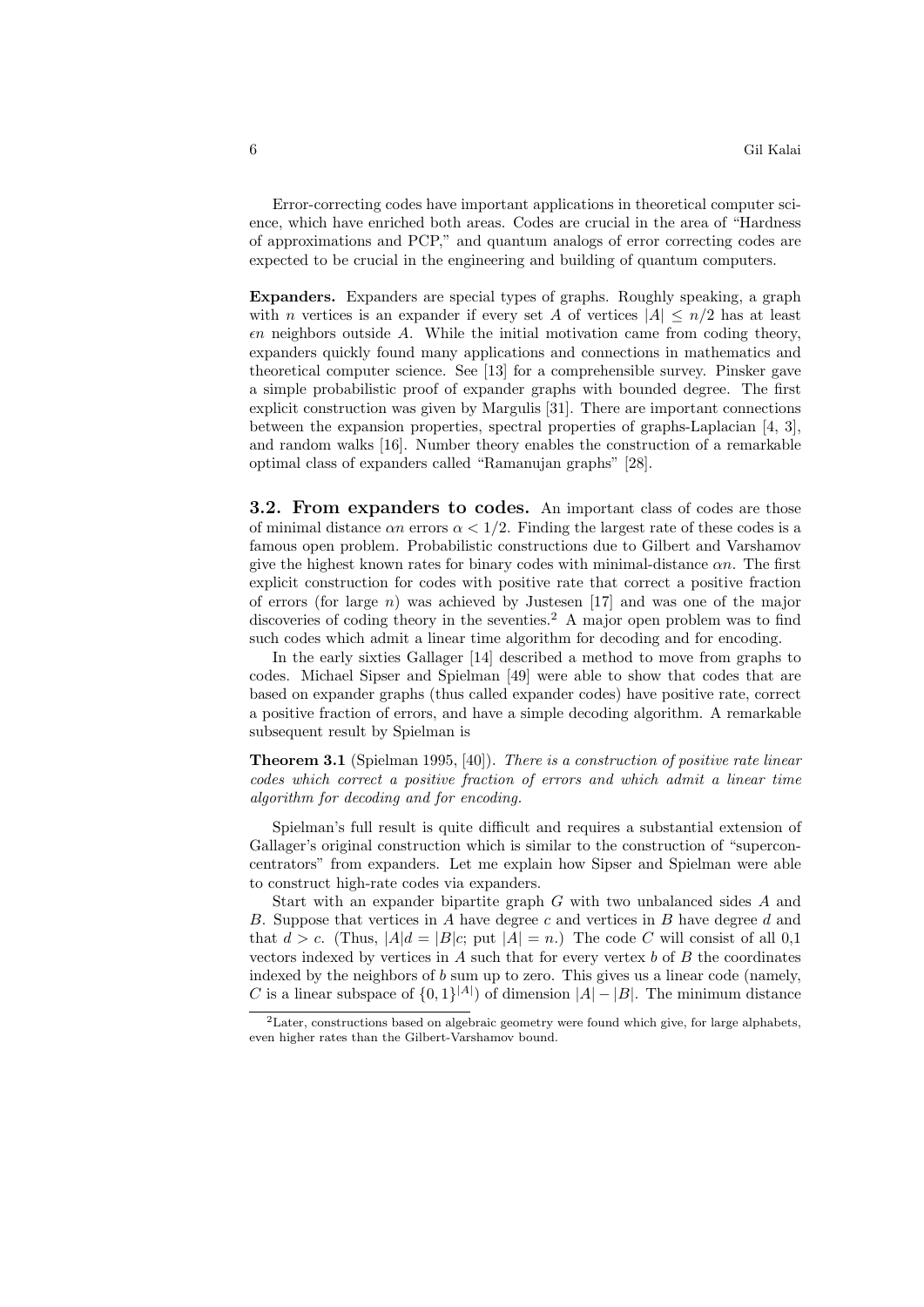between two vectors of  $C$  is simply the minimal number of ones in a vector in  $C$ . Now enters the expansion property. Assume that for every set  $B'$  of vertices in B such that  $|B| \le \alpha |B|$  the number of its neighbors in A is at least  $\delta |B'|$ , where  $\delta = \epsilon c/d$ . This implies that every vector in the code C has at least  $\epsilon n$  ones.

3.3. Tornado codes. Dan Spielman has made other important contributions to the theory of error-correcting codes and to connections between codes and computational complexity. Some of his subsequent work on error-correcting codes took a more practical turn. Spielman, together with Michael G. Luby, Michael Mitzenmacher and M. Amin Shokrollahi constructed [29] codes that approach the capacity of erasure channels. Their constructions, which are now called tornado codes, have various practical implications. For example, they can be useful for compensating for packet loss in Internet traffic.

# 4. Fast linear-system solvers and spectral graph theory

Spielman recently focused his attention to one of the most fundamental problems in computing: the problem of solving a system of linear equations. Solving large-scale linear systems is central to scientific and engineering simulation, mathematical programming, and machine learning.

Inspired by Pravin Vaidya's work on iterative solver that uses combinatorial techniques to build preconditioners, Spielman and Teng were able to settle an open problem raised by Vaidya in 1990:

Theorem 4.1 (Spielman and Teng [46]). There is a nearly linear time algorithm for solving diagonally dominant linear systems.

Their solver incorporates basic numerical techniques with combinatorial techniques including random walks, separator theory, and low-stretch spanning trees. This endeavor have grown into a body of interdisciplinary work, and in the process

- Numerically motivated combinatorial concepts such as spectral sparsifiers were introduced.
- Efficient graph-theoretic algorithms for constructing sparsifiers were found and applied to matrix approximation.
- Nearly linear-time clustering and partitioning algorithms for massive graphs were developed with the guidance of spectral analysis.

A recent practical fruit is the development of an asymptotically and practically efficient nearly-linear time algorithm by Koutis, Miller and Peng [25], which incorporates Spielman and collaborators' constructions of low-stretch spanning trees [12] and of sparsifiers [45].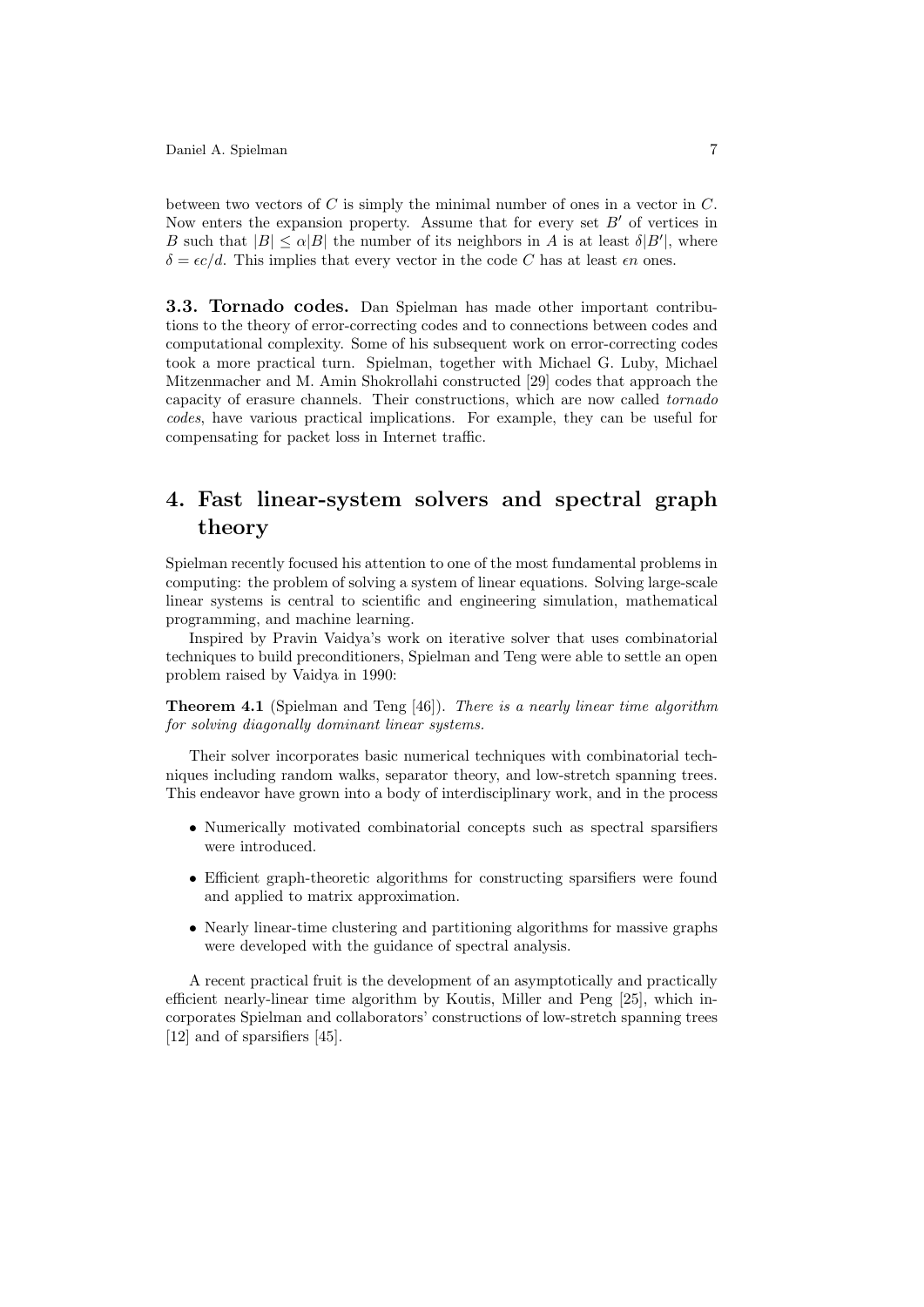In the rest of this section we will describe three themes in this endeavor, but let me first make a remark about the relation of Spielman's work with numerical analysis. Numerical analysis may well deserve the title of "queen of applied mathematics" and *thinking numerically* often gives a whole new dimension to mathematical understanding. Algorithms discovered in numerical analysis and scientific computing are among the most important and most useful algorithms known to mankind. Many of the notions and results discussed in Section 1 and in this section are related to numerical analysis. Spielman and Teng [43] proposed smoothed analysis as a framework for the theoretical study of certain numerical algorithms and Spielman's recent endeavor have built new bridges between numerical analysis and discrete mathematics.

The following themes are heavily entangled in Spielman's work, but I will describe them separately. For more, see Spielman's article in these proceedings [41].

**Sparsifiers.** What is a sparsifier? Very roughly, given a graph  $G$  (typically dense, with a quadratic number of edges in terms of the vertices), a sparsifier  $H$  is a sparse graph with a linear or nearly linear number of edges that captures (in a sense that needs to be specified) structural properties of G. So expanders can be thought of as sparsifiers of the complete graph.

Spielman and Teng [45] gave a spectral definition of sparsifiers and this definition turned out to be very fruitful. Recent works by Spielman with several coauthors [6, 42] give answers to the following questions: How are sparsifiers constructed? What are they good for? If sparsifiers are analogs of expanders what are the analogs of Ramanujan graphs? One of the major new results is nearly linear-time algorithms to construct sparsifiers.

Graph partitioning via spectral graph theory. Splitting graphs into a structured collection of subgraphs is an important area in pure and applied graph theory. A tree-like structure is often a goal. And the Tarjan-Lipton separator theorem [27] for planar graphs is an early graph-partitioning result that often serves as a role model.

By bounding the eigenvalue of the Laplacian of bounded-degree planar graphs, Spielman and Teng [45] gave an algebraic proof of the Lipton-Tarjan's theorem and its extensions, providing an explanation of why the spectral partitioning works on practical graphs including finite-element meshes and planar-like graphs.

Solvers for linear systems of equations based on graph Laplacians. In a series of papers Spielman and his coauthors considered systems of linear equations based on Laplacian matrices of graphs. This may look rather special but it is a fascinating class of linear systems and various others systems of linear equations can be reduced to this case. See [41].

Conclusion. The beautiful interface between theory and practice, be it in mathematical programming, error-correcting codes, the search for Ramanujanquality sparsifiers, the analysis of algorithms, computational complexity theory, or numerical analysis, is characteristic of Dan Spielman's work.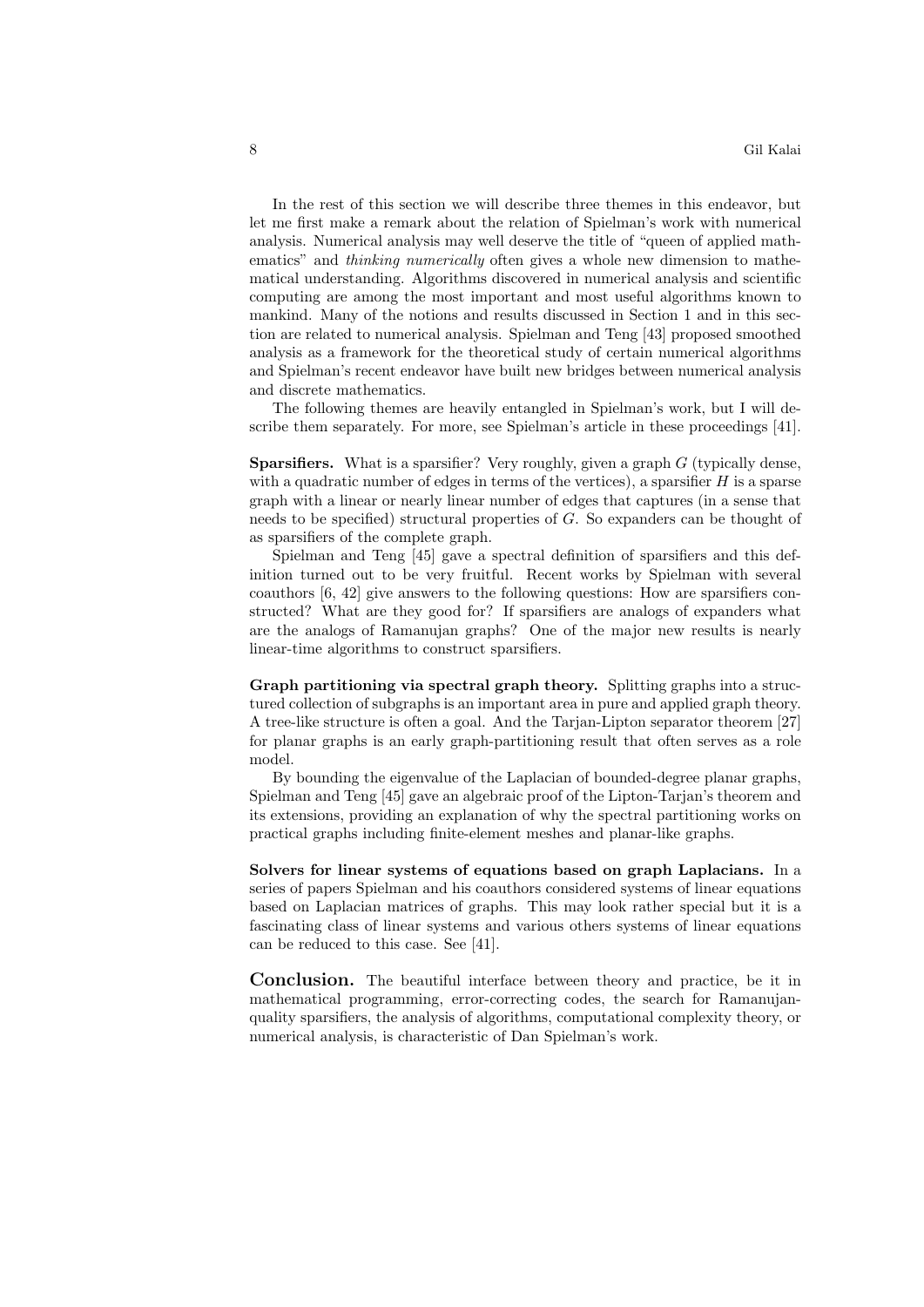Daniel A. Spielman 9

## References

- [1] I. Adler and R. M. Karp and R. Shamir, A simplex variant solving an m x d linear program in  $o(min(m^2, d^2))$  expected number of pivot steps, J. Complexity, 3 (1987) 372–387.
- [2] I. Adler and N. Megiddo, A simplex algorithm whose average number of steps is bounded between two quadratic functions of the smaller dimension, Journal of the ACM, 4 (1985), 871-895.
- [3] N. Alon. Eigenvalues and expanders, Combinatorica, 6 (1986) 83-96, 1986.
- [4] N. Alon and V. D. Milman,  $\lambda_1$ , isoperimetric inequalities for graphs, and superconcentrators. J. Combin. Theory Ser. B, 38 (1985), 73-88.
- [5] D. Arthur, B. Manthey, and H. Röglin k-means has polynomial smoothed complexity, in Proc. of the 50th FOCS (Atlanta, USA), pp. 405-414, 2009.
- [6] J. Baston, D. Spielman, and N. Srivastava, Twice-Ramanujan sparsifiers, STOC 2009.
- [7] R. Beier and B. Vöcking, Typical properties of winners and losers in discrete optimization, in STOC '04: the 36th Annual ACM Symposium on Theory of Computing, pp. 343-352, 2004.)
- [8] K. H. Borgwardt,The Simplex Method, a Probabilistic Analysis, Algorithms and Combinatorics 1, Springer-Verlag, Berlin, 1987.
- [9] K. L. Clarkson, A Las Vegas algorithm for linear programming when the dimension is small, *J. ACM*  $42(2)$  (1995) 488-499.
- [10] G. B. Dantzig, Linear Programming and Extensions, Princeton University Press, Princeton, N.J., 1963.
- [11] J. Dunagan, D. A. Spielman, and S.-H. Teng, Smoothed analysis of condition numbers and complexity implications for linear programming, Mathematical Programming, Series A, 2009. To appear.
- [12] M. Elkin, Y. Emek, D. Spielman, and S.-H. Teng, Lower-stretch spanning trees, SIAM Journal on Computing, Vol 32 (2008), 608–628.
- [13] S. Hoory, N. Linial and A. Wigderson, Expander graphs and their applications, Bull. Amer. Math. Soc., 43 (2006), 439–561.
- [14] R. G. Gallager, Low Density Parity Check Codes, MIT Press, Cambridge, MA, 1963.
- [15] M. Grötschel, L. Lovász, and A. Schrijver. Geometric Algorithms and Combinatorial Optimization, volume 2 of Algorithms and Combinatorics. Springer-Verlag, Berlin, second edition, 1993.
- [16] M. Jerrum and A. Sinclair. Approximate counting, uniform generation and rapidly mixing Markov chains. Inform. and Comput., 82 (1989), 93-133.
- [17] J. Justesen, A class of constructive asymptotically good algebraic codes, IEEE Trans. Information Theory 18 (1972), 652–656.
- [18] L. G. Khachiyan, A polynomial algorithm in linear programming, Soviet Math. Doklady, 20 (1979), 191-194.
- [19] G. Kalai, A subexponential randomized simplex algorithm, Proceedings of the 24-th Ann. ACM symp. on the Theory of Computing, pp. 475-482, ACM Press, Victoria, 1992.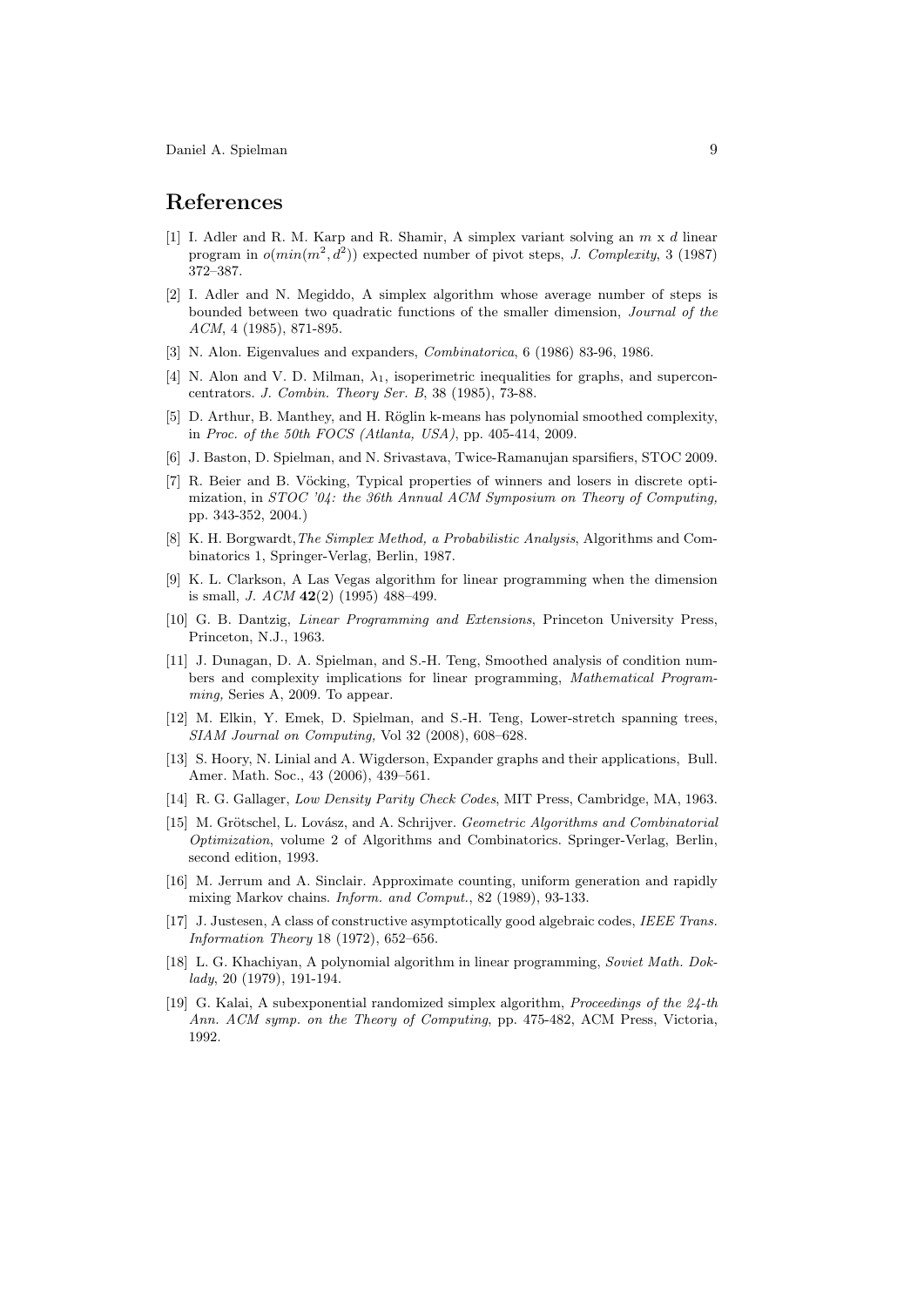- [20] N. Karmarkar, A new polynomial time algorithm for linear programming, Combinatorica, 4 (1984), 373-397.
- [21] R. Kannan, S. Vempala, and A. Vetta, On clustering: Good, bad, and spectral, J. ACM, 51 (2004), 497–515.
- [22] G. Kalai and D. J. Kleitman, A quasi-polynomial bound for diameter of graphs of polyhedra, Bull. Amer Math. Soc. 26 (1992), 315-316.
- [23] J. Kelner and D.A. Spielman, A randomized polynomial-time simplex algorithm for linear programming, Proceedings of the 38th annual ACM symposium on Theory of computing. 2006
- [24] V. Klee and G.J. Minty, How good is the simplex algorithm, in: Inequalities III, O. Shisha (ed.) Academic Press, New-York ,1972, pp. 159-175.
- [25] I. Koutis, G. Miller,and R. Peng, Approaching optimality for solving SDD systems, FOCS 2010.
- [26] M. Krivelevich, B. Sudakov, and P. Tetali, On smoothed analysis in dense graphs and formulas, Random Struct. Algorithms 29 (2005), 180–193.
- [27] R. J. Lipton, and R. E. Tarjan, A separator theorem for planar graphs, SIAM J. Appl. Math. 36 (1979), 177–189.
- [28] A. Lubotzky, R. Phillips, and P. Sarnak. Ramanujan graphs, Combinatorica, 8 (1988), 261–277.
- [29] M. G. Luby, M. Mitzenmacher, M. A. Shokrollahi, and D. A. Spielman, Efficient erasure correcting codes, IEEE Transactions on Information Theory, 47 (2001), 569- 584.
- [30] B. Ma, Why greed works for shortest common superstring problem, Theor. Computer Science 410 (2009), 5374–3975.
- [31] G. A. Margulis, Explicit constructions of graphs without short cycles and low density codes, Combinatorica, 2 (1982), 71–78.
- [32] N. Megiddo, Toward a genuinely polynomial algorithm for linear programming, SIAM J. Comp. 12 (1983), 347-353.
- [33] N. Megiddo, Linear programming in linear time when the dimension is fixed, J. Assoc. Comp. Mach. 31 (1984), 114-127.
- [34] J. Matoušek, M. Sharir and E. Welzl, A subexponential bound for linear programming, Proc. 8-th Annual Symp. on Computational Geometry, 1992, pp. 1-8.
- [35] J. Renegar, Condition numbers, the barrier method and the conjugate gradient method, SIAM Journal on Optimization 6, 879 - 912 (1996).
- [36] F. Santos, A counterexample to the Hirsch conjecture, preprint 2010, arXiv:1006.2814.
- [37] A. Schrijver, *Theory of Linear and Integer Programming*, Wiley-Interscience 1986.
- [38] S. Smale, On the average number of steps in the simplex method of linear programming, Mathematical Programming, 27 (1983), 241–262.
- [39] S. Smale, Mathematical problems for the next century, Mathematics: frontiers and perspectives, pp. 271-294, American Mathematics Society, Providence, 2000.
- [40] D. A. Spielman, Linear-time encodable and decodable error-correcting codes. IEEE Trans. Inform. Theory, 42 (1996), 1723-1731.